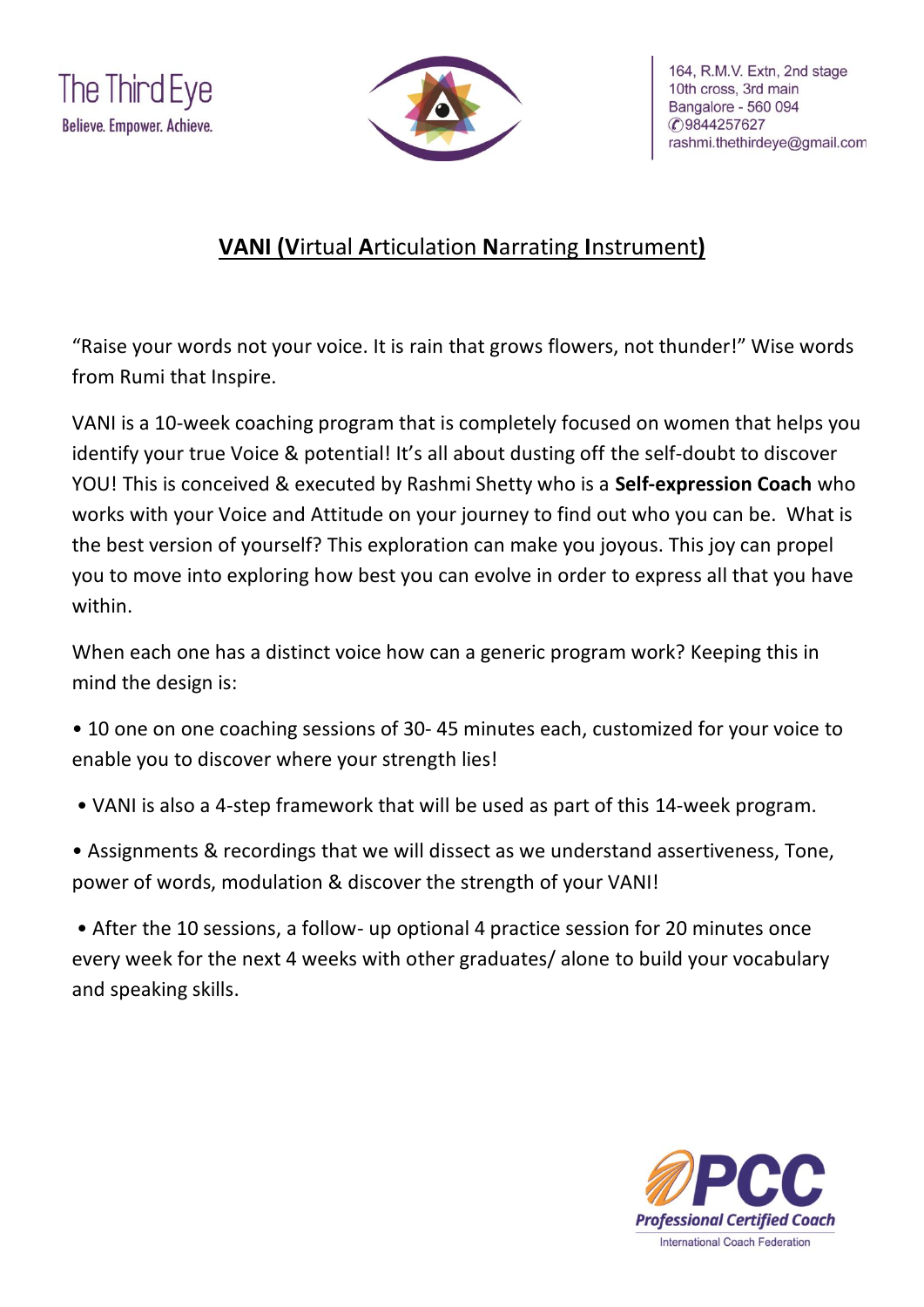



164, R.M.V. Extn, 2nd stage 10th cross, 3rd main Bangalore - 560 094 **C**9844257627 rashmi.thethirdeye@gmail.com

## **FEEDBACK ON VANI**

"Many thanks to The Third Eye and Mrs. Rashmi Shetty for taking me on a beautiful journey of self-discovery. Enrolling in the VANI program is the best decision I had made during the lockdown …From narrating stories to making impactful presentation in a structured format, this program has definitely has increased the leadership quotient in me." **Uma Maheshwari**

"Working with Rashmi Shetty has helped me to speak with greater inner freedom. The inner judge inside me wanted me to be 'perfect' and it used to restrict me. But in giving up the perfection, I found ease and flow. This is thanks to Rashmi's coaching style where she herself goes with the client's flow and needs; gives valuable feedback as well as technical tips on the how and what of your voice: pauses, expression, tonality, etc." **Rashmi** 

"…Rashmi is the epitome of an ideal woman who embodies great confidence through her humility, her nurturing quality, the expertise of an experienced credentialed coach, her articulate and magnificent style of speaking demonstrated in all her interactions. These aspects of her instantly drew me to want to learn from the pages of her book. I have benefited in more ways than I ever imagined through her curated one-on-one sessions. It is a pleasure to connect with her, she is very resourceful and generous with her sharing, and I am very grateful to know her. Thank you, an awesome lot Rashmi!" **Sindhu**